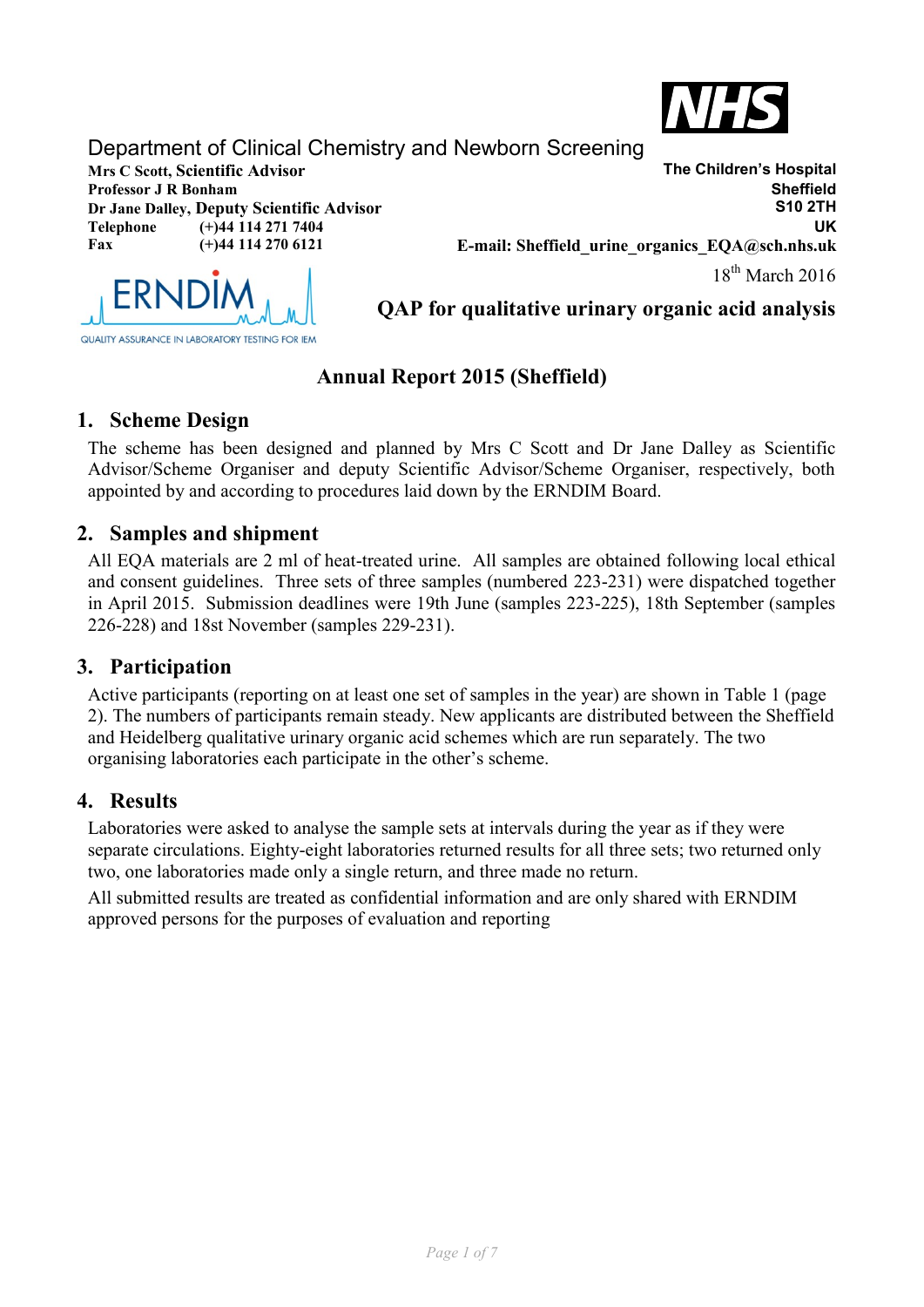

#### **Table 1: Geographical distribution of registered participants**

|                              | 2015           | 2014           | 2013           | 2012           | 2011           | 2010           | 2009           |
|------------------------------|----------------|----------------|----------------|----------------|----------------|----------------|----------------|
| Argentina                    | 3              | 3              | $\overline{2}$ | $\overline{2}$ | $\overline{2}$ | $\overline{2}$ | $\overline{2}$ |
| Australia                    | 6              | 6              | 6              | 6              | 6              | 6              | 6              |
| Belgium                      | 6              | 6              | 6              | 5              | 5              | 6              | 7              |
| <b>Brazil</b>                | $\overline{2}$ | $\overline{2}$ | $\overline{2}$ | $\overline{2}$ | $\overline{2}$ |                | $\mathbf{1}$   |
| Canada                       | 1              | $\mathbf{1}$   | 1              | $\mathbf{1}$   | $\mathbf{1}$   | 1              | 1              |
| Columbia                     | 1              | $\mathbf{1}$   | $\mathbf{1}$   | $\mathbf{1}$   | $\mathbf{1}$   | 1              |                |
| Chile                        | 1              | 1              |                |                |                |                |                |
| Czech Republic               |                |                |                |                | $\mathbf{1}$   |                |                |
| Democratic Republic of China | 1              | 1              | 1              | 1              | $\overline{2}$ | $\overline{2}$ | $\mathbf{1}$   |
| Finland                      | $\overline{2}$ | $\overline{2}$ | $\overline{2}$ | $\mathbf{1}$   | $\mathbf{1}$   | $\mathbf{1}$   | $\mathbf{1}$   |
| France                       | 15             | 15             | 15             | 15             | 15             | 13             | 13             |
| Hong Kong                    | 1              | 1              |                |                |                |                |                |
| Germany†                     | 1              | 1              | 1              | $\mathbf{1}$   | $\mathbf{1}$   | 1              | 1              |
| Israel                       | 3              | 3              | 3              | 3              | 3              | $\overline{4}$ | 3              |
| Japan                        | $\overline{2}$ | $\overline{2}$ | 1              | $\mathbf{1}$   | $\mathbf{1}$   | 1              | $\mathbf{1}$   |
| Lebanon                      | 1              | $\mathbf{1}$   | 1              | 1              | 1              | 1              | 1              |
| Malaysia                     | 3              | $\overline{3}$ | 3              | 3              | $\overline{3}$ | $\overline{4}$ | 3              |
| New Zealand                  | 1              | $\mathbf{1}$   | 1              | $\mathbf{1}$   | $\mathbf{1}$   | $\mathbf{1}$   | $\mathbf{1}$   |
| People's Republic of China   | 9              | 9              | 9              | 8              | 10             | 7              | 7              |
| Portugal                     | $\overline{2}$ | $\overline{2}$ | $\overline{2}$ | $\overline{2}$ | $\overline{2}$ | $\overline{2}$ | $\overline{2}$ |
| Republic of Korea            | $\mathbf{1}$   | $\mathbf{1}$   | $\mathbf{1}$   | $\mathbf{1}$   | $\mathbf{1}$   | $\mathbf{1}$   | $\mathbf{1}$   |
| Republic of Ireland          | 1              | 1              | 1              | 1              | 1              | 1              | 1              |
| Republic of Singapore        | 1              | $\mathbf{1}$   |                | $\mathbf{1}$   | 1              | 1              |                |
| South Africa                 | $\overline{2}$ | $\overline{2}$ | $\overline{2}$ | $\overline{2}$ | $\overline{2}$ | $\overline{2}$ | 1              |
| Spain                        | 6              | 6              | 6              | 6              | 6              | 6              | 6              |
| Turkey                       | $\overline{7}$ | $\overline{3}$ | 3              | 3              | $\overline{3}$ | $\overline{3}$ | $\overline{2}$ |
| <b>United Kingdom</b>        | 18             | 18             | 18             | 18             | 18             | 19             | 20             |
| <b>USA</b>                   | 5              | 5              | 5              | 3              | 3              | 3              | $\overline{4}$ |
| Uruguay                      | 1              | $\mathbf{1}$   |                | -              |                |                |                |
| Venezuela                    |                |                |                | $\mathbf{1}$   | $\mathbf{1}$   | 1              | 1              |
| Vietnam                      | 1              | $\mathbf{1}$   | 1              | 1              | 1              |                |                |
| <b>TOTAL</b>                 | 104            | 100            | 94             | 91             | 95             | 90             | 89             |

† Heidelberg laboratory

### **5. Scoring of results**

To enable data reduction the results were scored as shown below:

| Satisfactory | Helpful but incomplete |  |
|--------------|------------------------|--|
| Not helpful  | Slightly misleading    |  |
| Misleading   |                        |  |

One point was deducted for each transposed sample number

For the 2014 scheme onwards another criterion for satisfactory performance will be the absence of any "critical error" which is defined as an error resulting from seriously misleading analytical findings and /or interpretations with serious clinical consequences for the patient.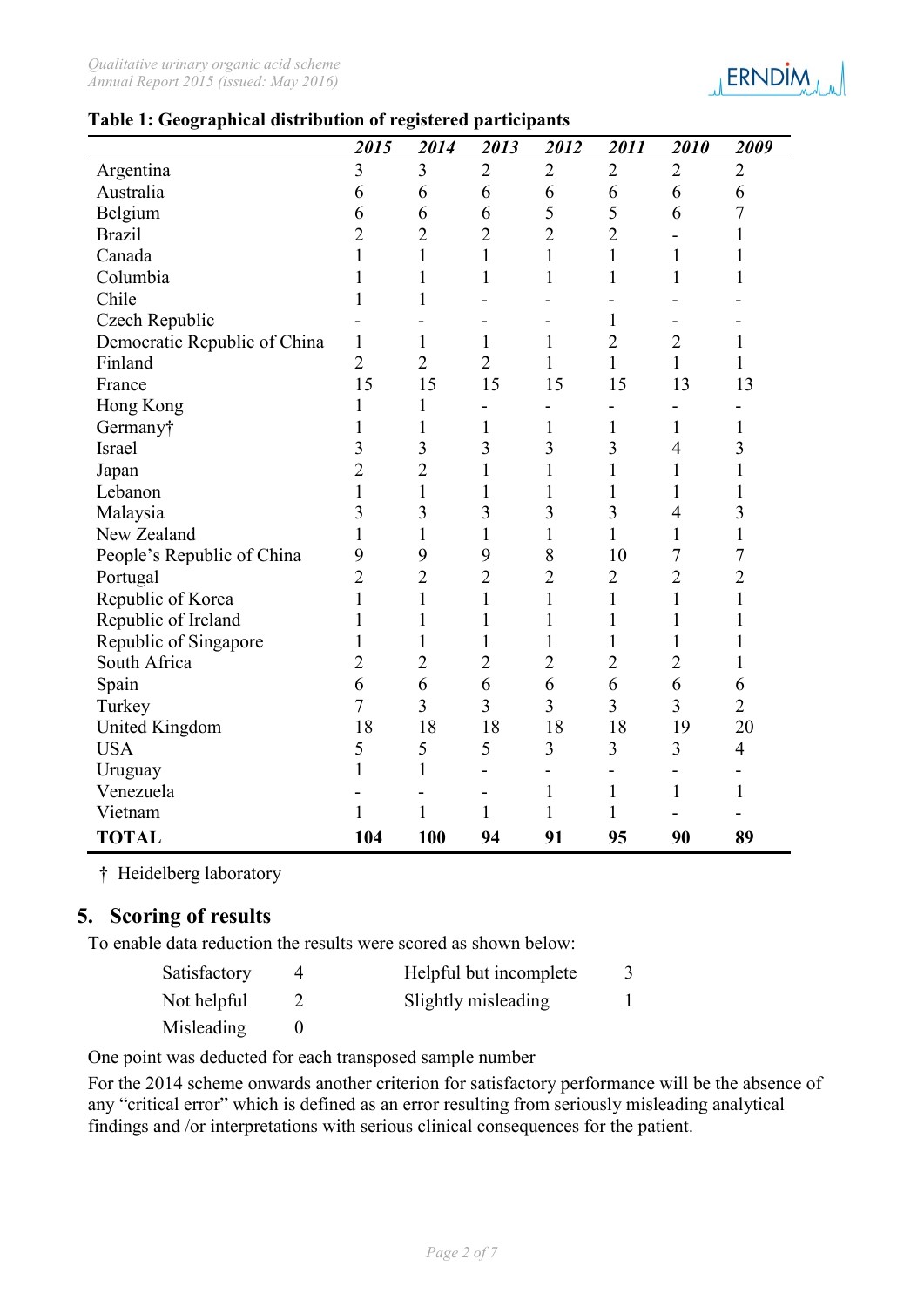

### **Table 2: Distribution of scores for individual samples** (laboratories making returns)

|                                                                                                                                                                                                                                                                                                                                                                                      | <b>Scores</b>    |                |                |                |                         |  |
|--------------------------------------------------------------------------------------------------------------------------------------------------------------------------------------------------------------------------------------------------------------------------------------------------------------------------------------------------------------------------------------|------------------|----------------|----------------|----------------|-------------------------|--|
| <b>Sample</b>                                                                                                                                                                                                                                                                                                                                                                        | $\boldsymbol{0}$ | $\mathbf{1}$   | $\overline{2}$ | 3              | $\overline{\mathbf{4}}$ |  |
| 3 year old boy with dehydration vomiting, acidosis<br>Sample 223                                                                                                                                                                                                                                                                                                                     |                  |                | 5              |                | 89                      |  |
| Gross excretion of methylmalonate with an excess of methylcitrate and<br>slightly increased 3-hydroxypropionate indicates a primary or secondary<br>deficiency of methylmalonyl-CoA mutase activity. The methylmalonic<br>acid will be quantitated. Please send a sample for total homocysteine,<br>vitamin B12 and full blood count.                                                |                  |                |                |                |                         |  |
| 15 year old boy admitted due to hypoglycaemia.<br>Sample 224<br>Sample taken post recovery                                                                                                                                                                                                                                                                                           | 11               |                | $\mathbf{1}$   | 1              | 81                      |  |
| Increased excretions of hexanoyl-, suberyl- and phenylpropionylglycine,<br>in the absence of an elevated dicarboxylic aciduria is indicative of<br>medium chain acyl CoA dehydrogenase deficiency (MCADD), none<br>crisis sample. Recommend further investigation, including plasma or<br>dried blood spot acylcarnitine profile and mutational analysis of the<br>ACDM (MCAD) gene. |                  |                |                |                |                         |  |
| Sample 225<br>10-year-old boy. Autistic spectrum disorder<br>Nothing specifically diagnostic                                                                                                                                                                                                                                                                                         | $\overline{4}$   |                |                |                | 90                      |  |
| Sample 226<br>15 year-old boy, intoxicated and unresponsive<br>An extremely large peak of glycolic acid, prominent peaks of ethylene<br>glycol and oxalate and moderately increased excretion of lactate and 3-<br>hydroxybutyrate. Diagnostic of ethylene glycol ingestion.                                                                                                         | $\mathbf{1}$     |                | 3              | 1              | 96                      |  |
| 5 year old girl with mental retardation, vomiting<br>Sample 227<br>Increased excretion of fumarate and malate with no increase in lactate.<br>Results would be consistent with a diagnosis of fumarate hydratase<br>deficiency. Suggest a skin biopsy for enzymatic and molecular<br>confirmation.                                                                                   | $\mathbf{1}$     | $\overline{0}$ | 9              | $\overline{2}$ | 89                      |  |
| Sample 228<br>3 year-old girl with developmental delay<br>Nothing specifically diagnostic                                                                                                                                                                                                                                                                                            | 3                |                |                |                | 98                      |  |
| Sample 229<br>10 year-old boy, developmental delay<br>Nothing specifically diagnostic                                                                                                                                                                                                                                                                                                | $\overline{2}$   |                |                |                | 94                      |  |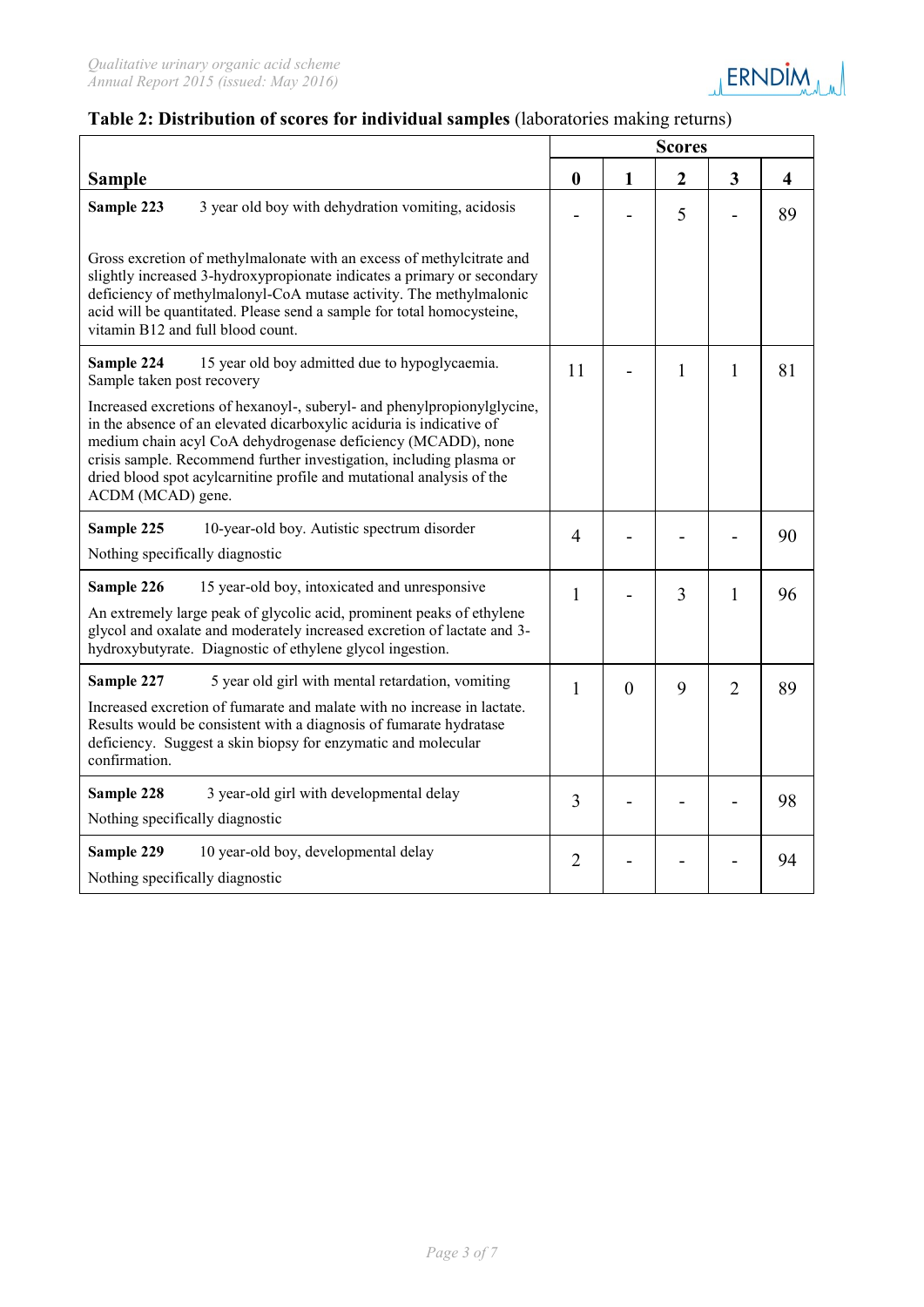

#### **Table 3: Cumulative scores for 2013 - 2015 (current Sheffield participants only)**

The maximum scores for all 3 years 2013, 2014 & 2015 were 36

|                 |                     |                                   |                           | <b>Total score</b>      |                      | Total<br>score<br>2013 |                    |
|-----------------|---------------------|-----------------------------------|---------------------------|-------------------------|----------------------|------------------------|--------------------|
| Lab             | No of<br>returns in | <b>Total score</b><br>2015 out of | Number<br>of returns      | 2014<br>out of 36 for 3 | Number<br>of returns | out of 36<br>for $3$   | <b>Total score</b> |
| Number          | 2015                | 36 for 3 returns                  | 2014                      | returns                 | 2013                 | returns                | Over 3 years*.     |
| 1               | 3                   | 36                                | 3                         | 36                      | 3                    | 36                     | 108                |
| $\overline{2}$  | 3                   | 35                                | 3                         | 36                      | 3                    | 35                     | 106                |
| 3               | 3                   | 36                                | 3                         | 32                      | 3                    | 36                     | 104                |
| 4               | 3                   | 34                                | 3                         | 34                      | 3                    | 36                     | 104                |
| 5               | 3                   | 36                                | 3                         | 36                      | 3                    | 35                     | 107                |
| 6               | 3                   | 34                                | 3                         | 36                      | 3                    | 36                     | 106                |
| $\overline{7}$  | 3                   | 34                                | 3                         | 36                      | 3                    | 36                     | 106                |
| 8               | 3                   | 35                                | 3                         | 36                      | 3                    | 36                     | 107                |
| 9               | 3                   | 36                                | 3                         | 34                      | 3                    | 34                     | 104                |
| 10              | 3                   | 36                                | 3                         | 36                      | 3                    | 35                     | 107                |
| 11              | 3                   | 36                                | 3                         | 36                      | 3                    | 35                     | 107                |
| 12              | 3                   | 32                                | 3                         | 34                      | 3                    | 36                     | 102                |
| 13              | 3                   | 34                                | 3                         | 36                      | 3                    | 36                     | 106                |
| 14              | 3                   | 30                                | 3                         | 22                      | 3                    | 30                     | 82                 |
| 15              | 3                   | 36                                | 3                         | 32                      | 3                    | 36                     | 104                |
| 16              | 3                   | 28                                | 1                         | $\overline{\mathbf{4}}$ | 3                    | 32                     | 64                 |
| 17              | 3                   | 36                                | 3                         | 34                      | 3                    | 34                     | 104                |
| 18              | 3                   | 36                                | 3                         | 36                      | 3                    | 36                     | 108                |
| 19              | 3                   | 36                                | 3                         | 26                      | 3                    | 34                     | 96<br>104          |
| 20<br>21        | 3                   | 36                                | 3                         | 34                      | 3                    | 34                     | 106                |
| 22              | 3                   | 36                                | 3                         | 34                      | 3                    | 36                     | 107                |
| 23              | 3                   | 36                                | 3                         | 36                      | 3                    | 35                     | 106                |
| 24              | 3                   | 36                                | 3                         | 34                      | 3                    | 36                     | 104                |
| 25              | 3                   | 32                                | 3<br>3                    | 36                      | 3                    | 36                     | 106                |
| 26              | 3<br>3              | 36<br>35                          | 3                         | 34<br>36                | 3<br>3               | 36<br>36               | 107                |
| 27              | $\mathfrak{S}$      | 36                                | $\mathfrak{S}$            | 36                      | 3                    | 36                     | 108                |
| 28              | 3                   | 34                                | $\overline{2}$            | 24                      | 3                    | 36                     | 96                 |
| 29              | 3                   | 35                                | 3                         | 36                      | 3                    | 36                     | 107                |
| 30              | 3                   | 36                                | $\overline{3}$            | 36                      | 3                    | 34                     | 106                |
| 31              | 3                   | 36                                | 3                         | 36                      | $\mathfrak{S}$       | 36                     | $\overline{108}$   |
| $\overline{32}$ | $\mathfrak{S}$      | 35                                | $\ensuremath{\mathsf{3}}$ | 36                      | 3                    | 35                     | 106                |
| 33              | 3                   | 32                                | $\overline{3}$            | 32                      | 3                    | 36                     | 100                |
| 34              | 3                   | 36                                | $\mathfrak{B}$            | 33                      | $\mathbf{3}$         | 28                     | 97                 |
| $\overline{35}$ | 1                   | 12                                | $\mathbf{3}$              | 36                      | $\mathfrak{S}$       | 28                     | $\Box$             |
| $\overline{36}$ | 3                   | 36                                | $\ensuremath{\mathsf{3}}$ | 36                      | $\mathfrak{S}$       | 36                     | 108                |
| 37              | $\mathfrak{S}$      | 35                                | $\ensuremath{\mathsf{3}}$ | 34                      | $\mathbf{3}$         | 36                     | 105                |
| 38              | 3                   | 36                                | $\overline{3}$            | 34                      | $\omega$             | $\blacksquare$         | $\omega$           |
| 39              | 3                   | 36                                | $\mathbf{3}$              | 36                      | $\mathbf{3}$         | 36                     | 108                |
| 40              | 3                   | 36                                | $\mathbf{3}$              | 36                      | 3                    | 36                     | 108                |
| 41              | 3                   | 36                                | 3                         | 36                      | $\mathfrak{S}$       | 36                     | 108                |
| 42              | $\mathbf{3}$        | 36                                | $\mathfrak{S}$            | 34                      | $\mathbf{3}$         | 36                     | 106                |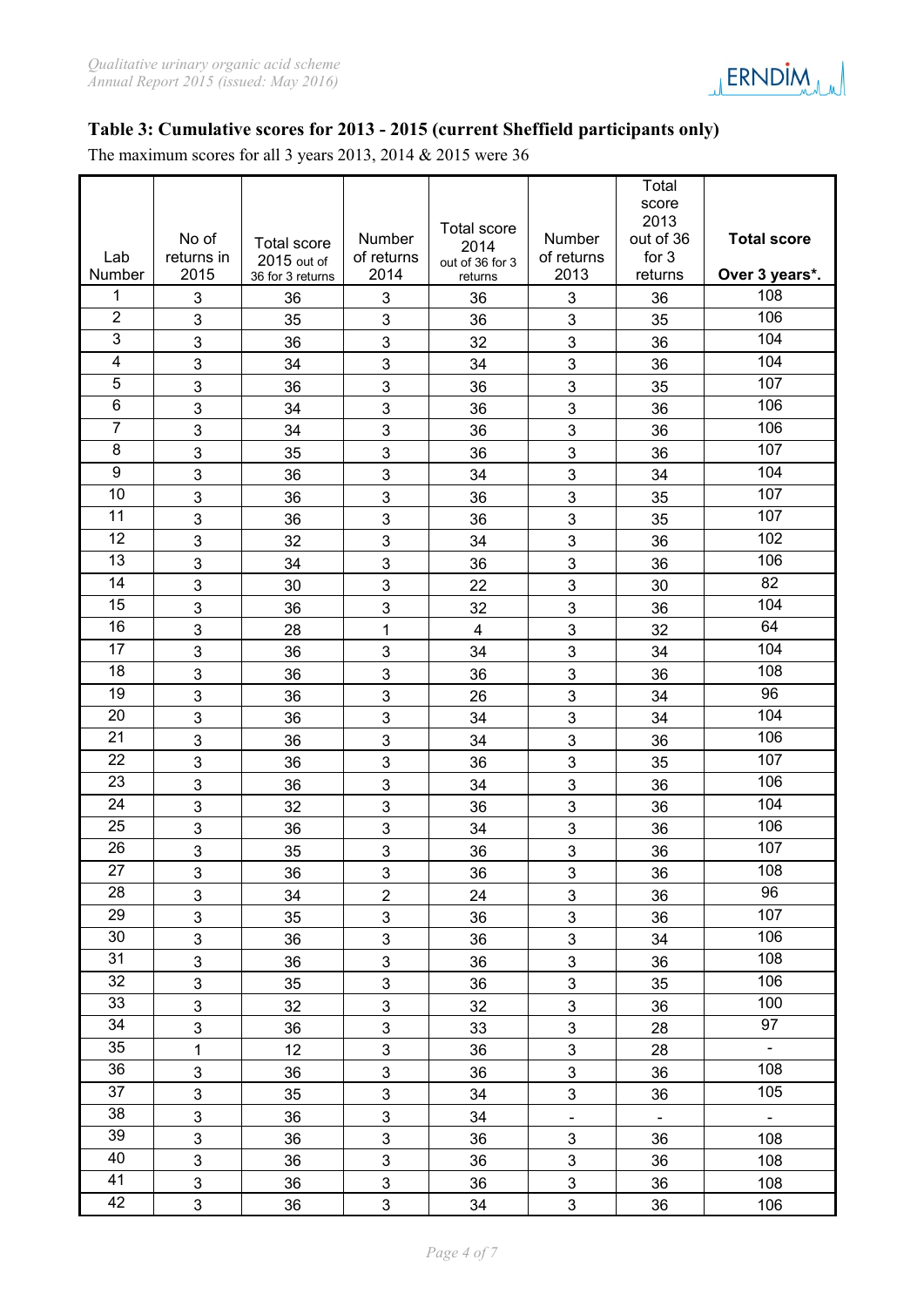

|        | No of          |                                   | Number                    | <b>Total score</b>      | Number                       | Total<br>score<br>2013<br>out of 36 | <b>Total score</b>           |
|--------|----------------|-----------------------------------|---------------------------|-------------------------|------------------------------|-------------------------------------|------------------------------|
| Lab    | returns in     | <b>Total score</b><br>2015 out of | of returns                | 2014<br>out of 36 for 3 | of returns                   | for 3                               |                              |
| Number | 2015           | 36 for 3 returns                  | 2014                      | returns                 | 2013                         | returns                             | Over 3 years*.               |
| 43     | 3              | 36                                | 3                         | 36                      | 3                            | 36                                  | 108                          |
| 44     | 3              | 36                                | 3                         | 36                      | 3                            | 36                                  | 108                          |
| 45     | 3              | 36                                | 3                         | 32                      | 3                            | 36                                  | 104                          |
| 46     | 3              | 36                                | 3                         | 36                      | $\mathbf{3}$                 | 34                                  | 106                          |
| 47     | 3              | 36                                | 3                         | 36                      | 3                            | 36                                  | 108                          |
| 48     | 3              | 36                                | 3                         | 34                      | 3                            | 35                                  | 105                          |
| 49     | 3              | 36                                | 3                         | 36                      | 3                            | 36                                  | 108                          |
| 50     | 3              | 32                                | $\mathbf{3}$              | 36                      | $\mathbf{3}$                 | 36                                  | 104                          |
| 51     | 3              | 35                                | 3                         | 33                      | 3                            | 36                                  | 104                          |
| 52     | 3              | 36                                | $\mathbf{3}$              | 36                      | 3                            | 35                                  | 107                          |
| 53     | $\overline{2}$ | 24                                | 3                         | 18                      | 3                            | 28                                  | 70                           |
| 54     | 3              | 35                                | 3                         | 36                      | 3                            | 36                                  | 107                          |
| 55     | 3              | 36                                | 3                         | 36                      | 3                            | 36                                  | 108                          |
| 56     | 3              | 36                                | $\mathbf{3}$              | 30                      | $\mathbf{3}$                 | 32                                  | 98                           |
| 57     | 3              | 30                                | 3                         | 28                      | 3                            | 30                                  | 88                           |
| 58     | 3              | 36                                | 3                         | 36                      | 3                            | 36                                  | 108                          |
| 59     | 3              | 33                                | 3                         | 30                      | 3                            | 36                                  | 99                           |
| 60     | 3              | 26                                | $\mathbf{3}$              | 32                      | 3                            | 36                                  | 94                           |
| 61     | 3              | 36                                | 3                         | 36                      | 3                            | 36                                  | 108                          |
| 62     | $\overline{2}$ | 22                                | $\mathbf{3}$              | 34                      | $\mathbf{3}$                 | 36                                  | 92                           |
| 63     | 3              | 36                                | 3                         | 32                      | 3                            | 34                                  | 102                          |
| 64     | 3              | 36                                | 3                         | 32                      | 3                            | 36                                  | 104                          |
| 65     | 3              | 32                                | 3                         | 32                      | $\mathbf{1}$                 | 8                                   | 72                           |
| 66     | $\mathbf 0$    | 0                                 | $\mathbf{3}$              | 28                      | 3                            | 36                                  | 64                           |
| 67     | 3              | 32                                | 3                         | 32                      | 3                            | 36                                  | 100                          |
| 68     | $\overline{2}$ | 24                                | $\mathbf{3}$              | 36                      | 3                            | 32                                  | 92                           |
| 69     | 3              | 35                                | 3                         | 30                      | 3                            | 36                                  | 101                          |
| 70     | 3              | 36                                | 3                         | 25                      | 3                            | 36                                  | 97                           |
| 71     | 3              | 32                                | 3                         | 36                      | 3                            | 36                                  | 104                          |
| 72     | 3              | 32                                | $\mathbf{1}$              | 12                      | 3                            | 36                                  | 80                           |
| 73     | $\overline{2}$ | 20                                | $\mathbf{3}$              | 36                      | $\pmb{0}$                    | $\mathbf 0$                         | 56                           |
| 74     | $\overline{2}$ | 20                                | $\mathbf{1}$              | 12                      | $\overline{2}$               | 24                                  | 56                           |
| 75     | $\mathbf{1}$   | 10                                | $\overline{3}$            | 36                      | $\overline{2}$               | 22                                  | 68                           |
| 76     | 3              | 36                                | 3                         | 36                      | 3                            | 36                                  | 108                          |
| 77     | 3              | 30                                | 3                         | 24                      | 3                            | 32                                  | 86                           |
| 78     | 3              | 34                                | 3                         | 32                      | 3                            | 35                                  | 101                          |
| 79     | 3              | 36                                | $\overline{\phantom{a}}$  | $\mathbb{L}^+$          | $\Box$                       | $\equiv$                            | $\mathbb{Z}^{\mathbb{Z}}$    |
| 80     | 3              | 34                                | $\overline{3}$            | 34                      | 3                            | 33                                  | 101                          |
| 81     | 3              | 32                                | $\mathbf{3}$              | 32                      | 3                            | 36                                  | 100                          |
| 82     | 3              | 34                                | $\ensuremath{\mathsf{3}}$ | 33                      | 3                            | 36                                  | 103                          |
| 83     | $\overline{2}$ | 20                                | $\mathbf{3}$              | 15                      | 3                            | 34                                  | $\omega_{\rm c}$             |
| 84     | 3              | 36                                | 3                         | 36                      | 3                            | 36                                  | 108                          |
| 85     | $\mathbf{1}$   | 10                                | 3                         | 24                      | 3                            | 32                                  | $\qquad \qquad \blacksquare$ |
| 86     | $\mathfrak{S}$ | 26                                | $\blacksquare$            | $\blacksquare$          | $\overline{\phantom{a}}$     | $\omega$                            | $\overline{\phantom{0}}$     |
| 87     | $\overline{2}$ | 20                                | $\blacksquare$            | $\blacksquare$          | $\qquad \qquad \blacksquare$ | $\blacksquare$                      | $\overline{\phantom{0}}$     |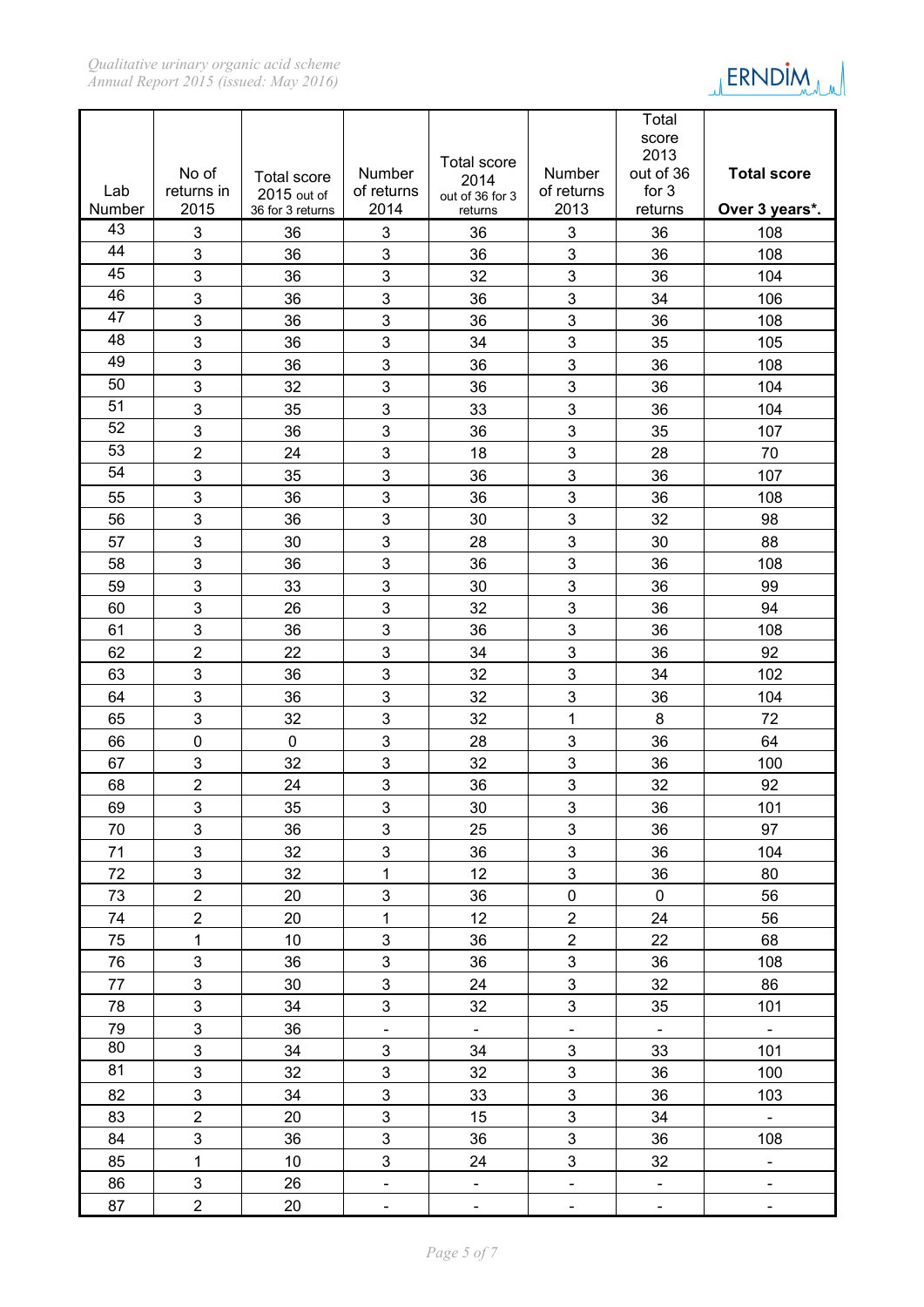

| Lab<br>Number | No of<br>returns in<br>2015 | <b>Total score</b><br>2015 out of<br>36 for 3 returns | Number<br>of returns<br>2014 | <b>Total score</b><br>2014<br>out of 36 for 3<br>returns | Number<br>of returns<br>2013 | Total<br>score<br>2013<br>out of 36<br>for $3$<br>returns | <b>Total score</b><br>Over 3 years*. |
|---------------|-----------------------------|-------------------------------------------------------|------------------------------|----------------------------------------------------------|------------------------------|-----------------------------------------------------------|--------------------------------------|
| 88            | 3                           | 36                                                    | 3                            | 24                                                       | -                            | $\overline{\phantom{0}}$                                  |                                      |
| 89            | 3                           | 36                                                    | $\qquad \qquad \blacksquare$ | $\blacksquare$                                           | $\overline{\phantom{a}}$     | $\blacksquare$                                            |                                      |
| 90            | 3                           | 32                                                    | 3                            | 36                                                       | 3                            | 36                                                        | 104                                  |
| 91            | 3                           | 28                                                    | 3                            | 38                                                       | 3                            | 30                                                        | 96                                   |
| 92            | 3                           | 31                                                    | 3                            | 29                                                       | $\mathbf{3}$                 | 31                                                        | 91                                   |
| 93            | $\overline{2}$              | 22                                                    | $\qquad \qquad \blacksquare$ | $\overline{\phantom{a}}$                                 | $\overline{\phantom{a}}$     | $\blacksquare$                                            |                                      |
| 94            | 3                           | 32                                                    | 3                            | 34                                                       | 3                            | 36                                                        | 102                                  |
| 95            | 3                           | 36                                                    | 3                            | 34                                                       | $\overline{\phantom{a}}$     | $\blacksquare$                                            |                                      |
| 96            | 3                           | 33                                                    | 3                            | 32                                                       | 3                            | 32                                                        | 93                                   |
| 97            | 3                           | 35                                                    | 3                            | 36                                                       | $\overline{2}$               | 20                                                        | 91                                   |
| 98            | $\overline{2}$              | 22                                                    | $\qquad \qquad \blacksquare$ | $\overline{\phantom{0}}$                                 | $\overline{\phantom{a}}$     | -                                                         |                                      |
| 99            | 3                           | 36                                                    | 3                            | 36                                                       | $\overline{\phantom{a}}$     | -                                                         | $\overline{\phantom{0}}$             |
| 100           | 3                           | 30                                                    | 3                            | 32                                                       | $\overline{\phantom{a}}$     | -                                                         |                                      |
| 101           | 3                           | 28                                                    | 3                            | 36                                                       | $\overline{\phantom{a}}$     | -                                                         |                                      |
| 102           | 3                           | 24                                                    | $\overline{\phantom{a}}$     | $\qquad \qquad \blacksquare$                             | $\qquad \qquad \blacksquare$ | -                                                         | $\blacksquare$                       |
| 103           | $\overline{2}$              | 24                                                    | $\qquad \qquad \blacksquare$ | $\qquad \qquad \blacksquare$                             | $\overline{\phantom{a}}$     | Ξ.                                                        |                                      |
| 104           | 3                           | 36                                                    |                              |                                                          |                              |                                                           |                                      |

\* Maximum score is 108 over 3 years for 3 returns per year. The maximum score is only valid if all 3 returns over 3 years have been received.

Your Laboratory OA Number in the above Table is

## **Please note: for the purpose of this table you have a new laboratory numbers from previous years. Your ERNDIM number has not changed, please use your ERNDIM number in all communication with the scientific advisors.**

### **6. Commentary**

This year's 2015 samples were received and scored well this year compared to 2014, with 53% of participants achieving maximum scores compared to only 36% in 2014. In the first triplet of urine specimens, sample 224 proved slightly more challenging with a number of laboratories failing to identify acylglycines in a 'none crisis sample'. Many laboratories have developed targeted selective ion searches (macros) that scan automatically in every sample and some laboratories include heptonylglycine internal standard reflecting the potential inefficiency of acylglycine extraction. If your laboratory has a concern, please note, Sheffield Children's Hospital provide heptanoylglycine Internal Standards (Charge =  $100mg/L1.00 - 1g$  minimum order). The second distribution, samples 226-228 happily providing little challenge to most participants.

In the final distribution, sample 230 was the most contentious, with 80% (71/96) obtaining full marks. This sample was from a patient with genetically confirmed short chain acyl Co A dehydrogenase (SCADD) deficiency. They are compound heterozygous for the c.310 312del, p.(Glu104del) pathogenic mutation in exon 3 and the c.1138C>T, p.(Arg380Trp) pathogenic mutation in exon 10 of the ACADS gene. Both mutations have been described previously in affected individuals and shown in vitro to abolish enzyme activity (Corydon et al. (2001) Pediatr